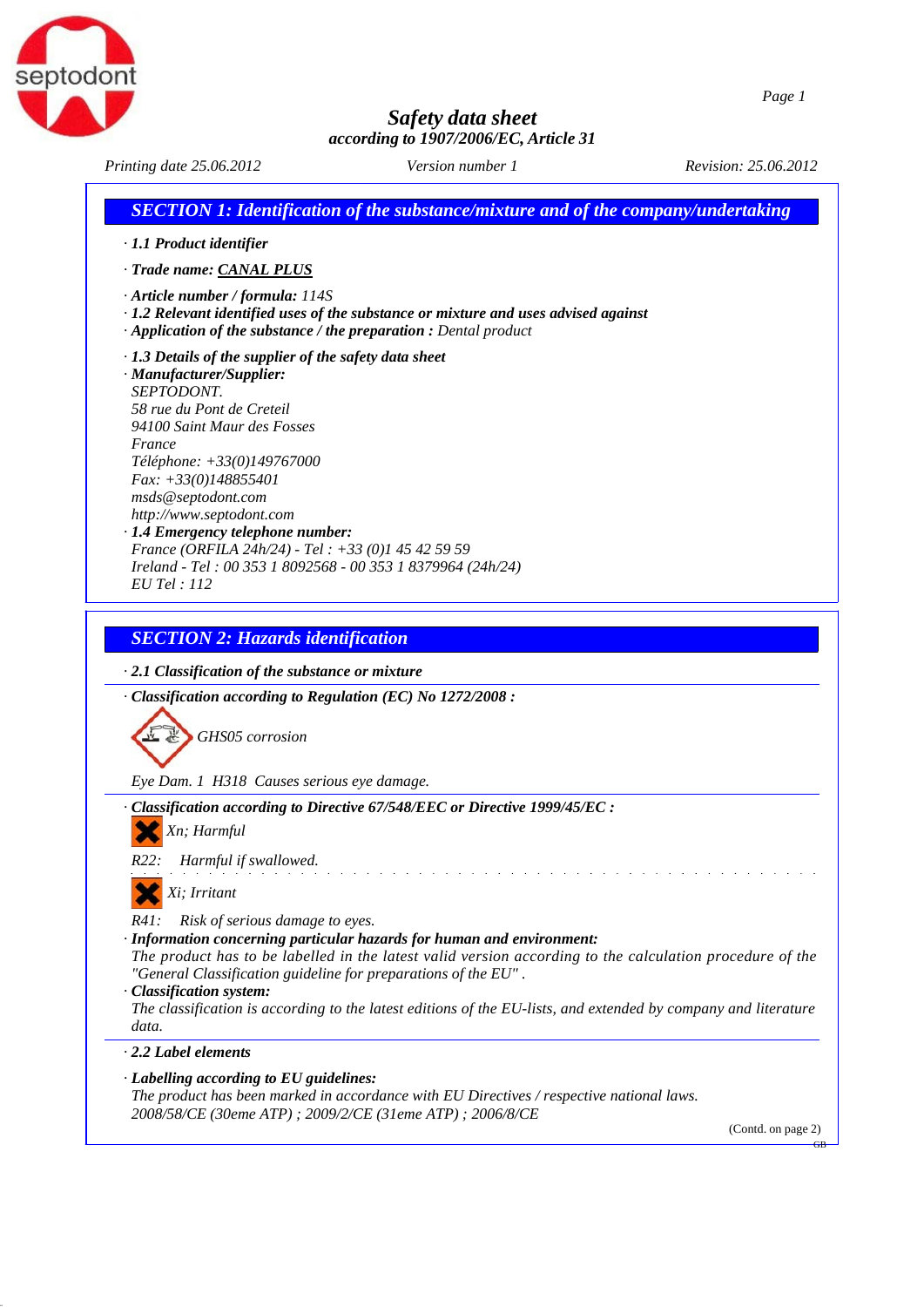



*Printing date 25.06.2012 Version number 1 Revision: 25.06.2012*

*Trade name: CANAL PLUS*

(Contd. of page 1)

*· Code letter and hazard designation of product:*



*Xn Harmful*

*· Hazard-determining components of labelling: hydrogen peroxide*

*· Risk phrases:*

*22 Harmful if swallowed.*

*41 Risk of serious damage to eyes.*

#### *· Safety phrases:*

*26 In case of contact with eyes, rinse immediately with plenty of water and seek medical advice.*

- *39 Wear eye/face protection.*
- *60 This material and its container must be disposed of as hazardous waste.*
- *· 2.3 Other hazards*
- *· Results of PBT and vPvB assessment*
- *· PBT: Not applicable.*
- *· vPvB: Not applicable.*

#### *SECTION 3: Composition/information on ingredients*

*· 3.2 Chemical characterization: Mixtures*

*· Description: Mixture: consisting of the following components.*

| · Dangerous components:    |                                                                                                                   |              |
|----------------------------|-------------------------------------------------------------------------------------------------------------------|--------------|
| $CAS: 25322-68-3$          | Polyethylene glycol                                                                                               | 50-100%      |
| <i>NLP:</i> 500-038-2      |                                                                                                                   |              |
| $CAS: 60-00-4$             | edetic acid                                                                                                       | $10 - 25\%$  |
| EINECS: 200-449-4 $Xi$ R36 |                                                                                                                   |              |
|                            | $\bigcirc$ Eye Irrit. 2, H319                                                                                     |              |
| CAS: 7722-84-1             | hydrogen peroxide                                                                                                 | $2.5 - 10\%$ |
|                            | EINECS: 231-765-0 $C$ R35; $X$ Xn R20/22; $A$ O R8                                                                |              |
|                            |                                                                                                                   |              |
|                            | $\Diamond$ Ox. Liq. 1, H271; $\Diamond$ Skin Corr. 1A, H314; $\Diamond$ Acute Tox. 4, H302;<br>Acute Tox. 4, H332 |              |
|                            | $\cdot$ <b>Additional information:</b> For the wording of the listed risk phrases, refer to section 16.           |              |

# *SECTION 4: First aid measures*

*· 4.1 Description of first aid measures*

*· General information:*

*Symptoms of poisoning may even occur after several hours; therefore medical observation for at least 48 hours after the accident.*

*· After excessive inhalation: Supply fresh air; consult a doctor in case of complaints.*

- *· After skin contact: Generally the product does not irritate the skin.*
- *· After eye contact: Rinse opened eye for several minutes under running water. Then consult a doctor.*
- *· After swallowing: Call for a doctor immediately.*
- *· 4.2 Most important symptoms and effects, both acute and delayed : No further relevant information available.*

(Contd. on page 3)

GB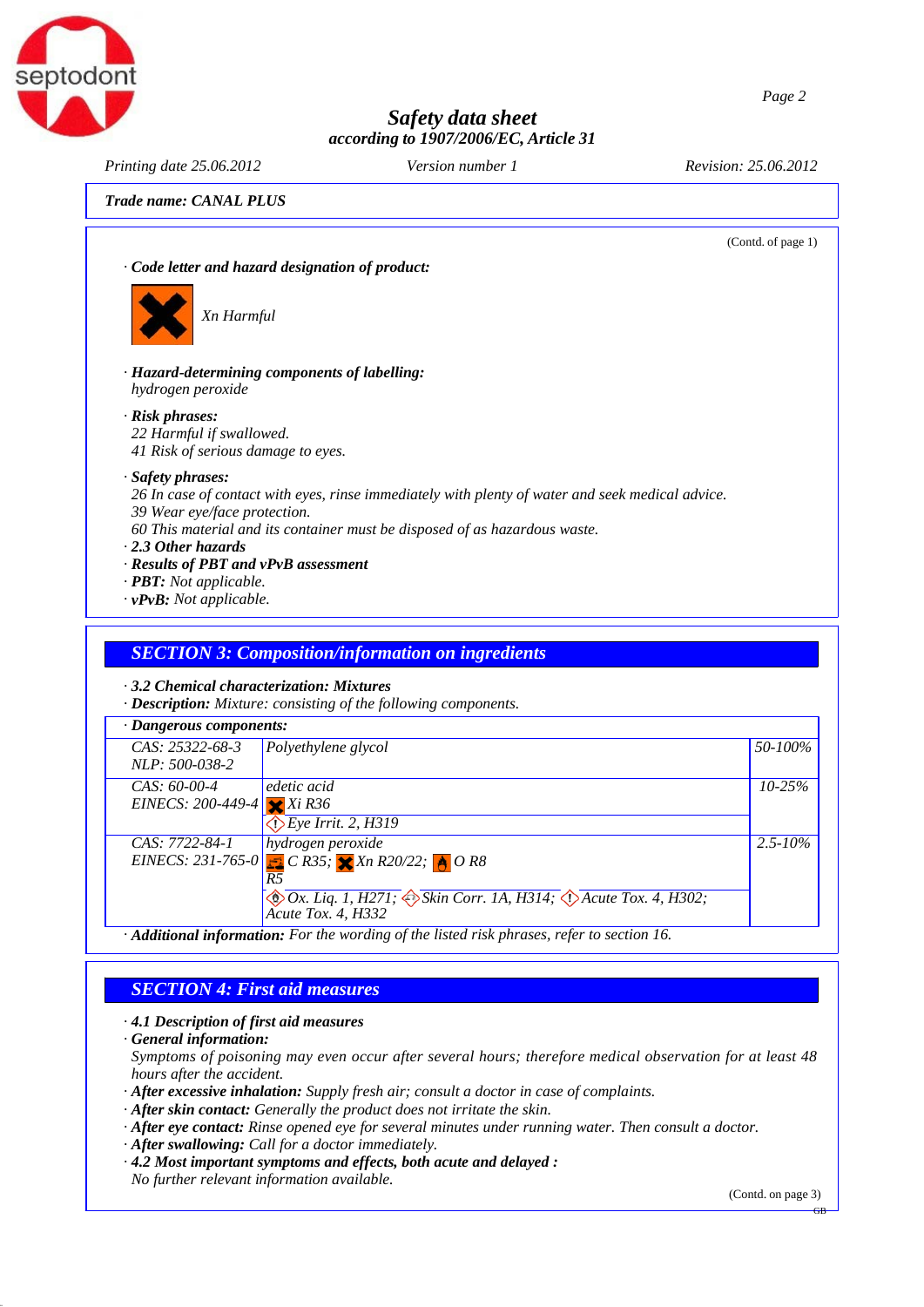

*Printing date 25.06.2012 Version number 1 Revision: 25.06.2012*

ptodoni

(Contd. of page 2)

*Trade name: CANAL PLUS*

*· 4.3 Indication of any immediate medical attention and special treatment needed : No further relevant information available.*

#### *SECTION 5: Firefighting measures*

- *· Suitable extinguishing agents:*
- *CO2, powder or water spray. Fight larger fires with water spray or alcohol resistant foam.*
- *· 5.2 Special hazards arising from the substance or mixture : No further relevant information available.*
- *· 5.3 Advice for firefighters*
- *· Protective equipment: No special measures required.*

#### *SECTION 6: Accidental release measures*

- *· 6.1 Personal precautions, protective equipment and emergency procedures : Not required.*
- *· 6.2 Environmental precautions: Dilute with plenty of water.*
- *Do not allow to enter sewers/ surface or ground water.*
- *· 6.3 Methods and material for containment and cleaning up: Absorb with liquid-binding material (sand, diatomite, acid binders, universal binders, sawdust). Dispose contaminated material as waste according to item 13.*
- *· 6.4 Reference to other sections : See Section 7 for information on safe handling. See Section 8 for information on personal protective equipment. See Section 13 for disposal information.*

#### *SECTION 7: Handling and storage*

*· 7.1 Precautions for safe handling : No special precautions are necessary if used correctly.*

- *· Information about fire and explosion protection: No special measures required.*
- *· 7.2 Conditions for safe storage, including any incompatibilities*
- *· Storage:*
- *· Requirements to be met by storerooms and receptacles: No special requirements.*
- *· Information about storage in one common storage facility: Not required.*
- *· Further information about storage conditions: None.*
- *· 7.3 Specific end use(s) : No further relevant information available.*

#### *SECTION 8: Exposure controls/personal protection*

*· Additional information about design of technical facilities: No further data; see section 7.*

*· 8.1 Control parameters*

*· Ingredients with limit values that require monitoring at the workplace:*

*7722-84-1 hydrogen peroxide (2.5-10%)*

*WEL (Great Britain) Short-term value: 2.8 mg/m³, 2 ppm Long-term value: 1.4 mg/m³, 1 ppm*

*· Additional information:*

*As a basis for the production of this document, the most current valid lists were used.*

(Contd. on page 4)

GB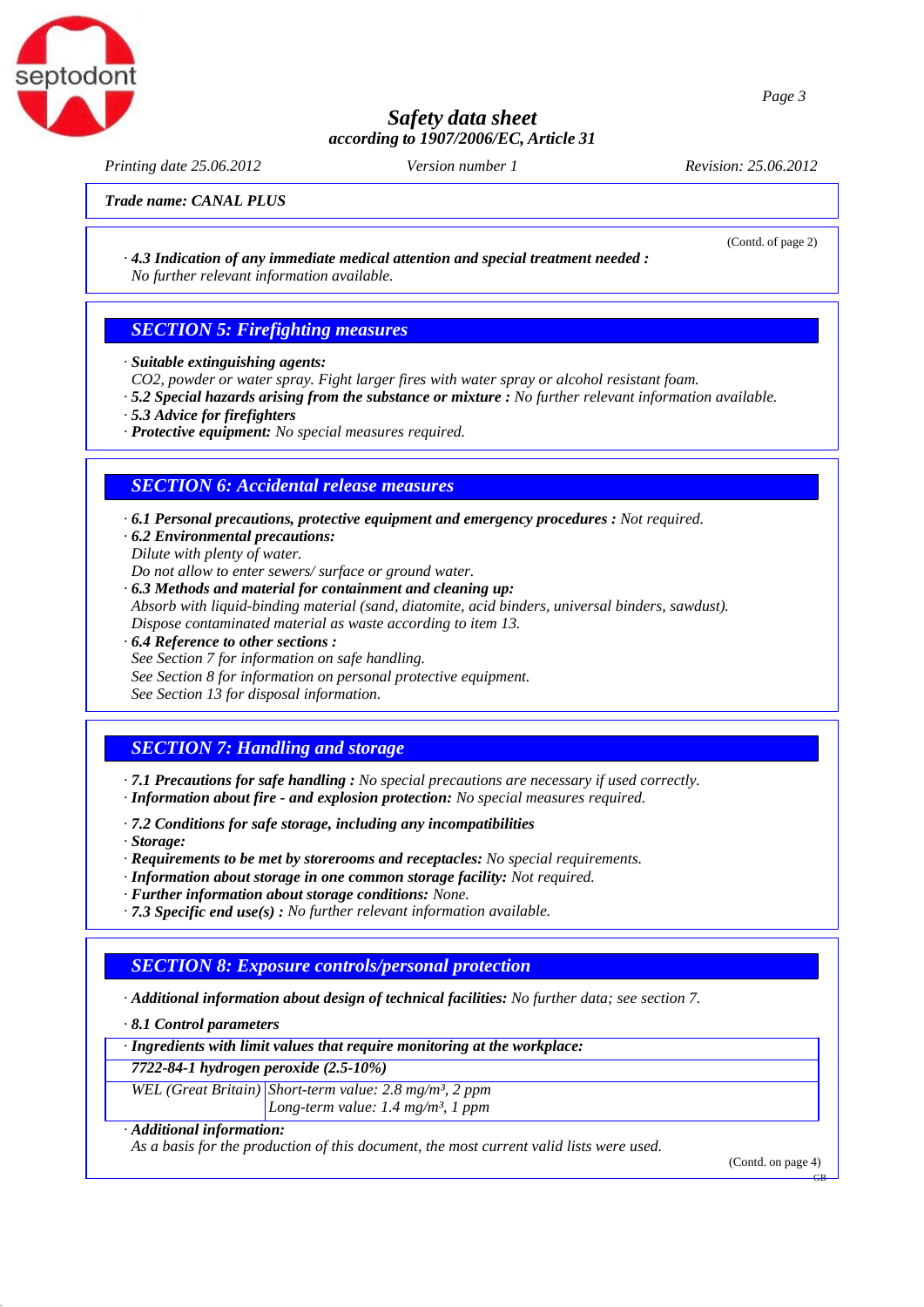

*Printing date 25.06.2012 Version number 1 Revision: 25.06.2012*

*Trade name: CANAL PLUS*

(Contd. of page 3)

- *· 8.2 Exposure controls · Personal protective equipment:*
- *· General protective and hygienic measures:*

*Keep away from food, beverages and petfood. Immediately remove all soiled and contaminated clothing Wash hands before breaks and at the end of work. Avoid all contact with the eyes.*

- *· Respiratory protection: Not required.*
- *· Protection of hands:*

*The glove material has to be impermeable and resistant to the product/ the substance/ the preparation.*

*· Gloves material :*

*The selection of suitable gloves does not only depend on the material, but also on further marks of quality which may vary from manufacturer to manufacturer. As the product is a preparation of several substances, the resistance of the glove material can not be calculated in advance and has therefore to be checked before use.*

*· Eye protection:*



*Tightly sealed goggles*

| .9.1 Information on basic physical and chemical properties |                                               |  |
|------------------------------------------------------------|-----------------------------------------------|--|
| · General Information                                      |                                               |  |
| $\cdot$ Appearance:                                        |                                               |  |
| Form:                                                      | Pasty                                         |  |
| Colour:                                                    | White                                         |  |
| $\cdot$ Odour:<br>Odour threshold:                         | Characteristic<br>Not determined.             |  |
|                                                            |                                               |  |
| $\cdot$ pH-value at 20 $\degree$ C:                        | $2.6 - 3.6$                                   |  |
| $\cdot$ Change in condition                                |                                               |  |
| <b>Melting point/Melting range:</b>                        | Undetermined.                                 |  |
| <b>Boiling point/Boiling range:</b>                        | Undetermined.                                 |  |
| $\cdot$ Flash point:                                       | Not applicable.                               |  |
| · Flammability (solid, gaseous):                           | Not applicable.                               |  |
| · Ignition temperature:                                    | Not applicable.                               |  |
| · Decomposition temperature:                               | Not determined.                               |  |
| · Self-igniting:                                           | Product is not self igniting.                 |  |
| · Danger of explosion:                                     | Product does not present an explosion hazard. |  |
| <b>Explosion limits:</b>                                   |                                               |  |
| Lower:                                                     | Not determined.                               |  |
| <b>Upper:</b>                                              | Not determined.                               |  |
| · Vapour pressure:                                         | Not determined.                               |  |
| $\cdot$ Density at 20 $\degree$ C:                         | $>1$ g/cm <sup>3</sup>                        |  |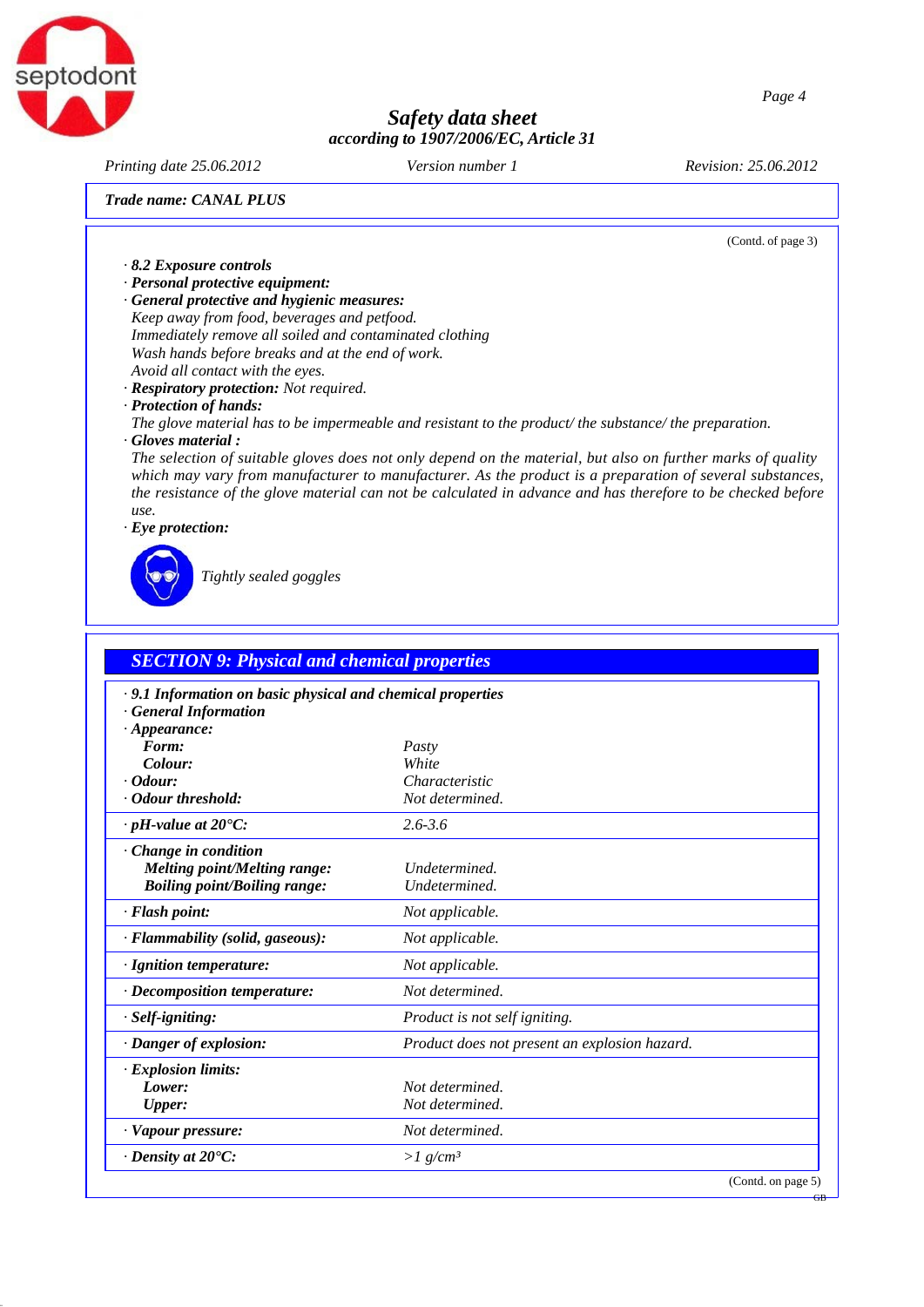

*Printing date 25.06.2012 Version number 1 Revision: 25.06.2012*

*Trade name: CANAL PLUS*

|                                                              |                                            | (Contd. of page 4) |
|--------------------------------------------------------------|--------------------------------------------|--------------------|
| $\cdot$ Relative density :                                   | Not determined.                            |                    |
| $\cdot$ Vapour density :                                     | Not determined.                            |                    |
| $\cdot$ Evaporation rate:                                    | Not determined.                            |                    |
| $\cdot$ Solubility in / Miscibility with                     |                                            |                    |
| water:                                                       | Fully miscible.                            |                    |
| · Segregation coefficient (n-octanol/water): Not determined. |                                            |                    |
| $\cdot$ Viscosity:                                           |                                            |                    |
| Dynamic:                                                     | Not determined.                            |                    |
| Kinematic:                                                   | Not determined.                            |                    |
| $\cdot$ 9.2 Other information :                              | No further relevant information available. |                    |

#### *SECTION 10: Stability and reactivity*

*· 10.1 Reactivity*

- *· 10.2 Chemical stability*
- *· Thermal decomposition / conditions to be avoided: No decomposition if used according to specifications.*
- *· 10.3 Possibility of hazardous reactions : No dangerous reactions known.*
- *· 10.4 Conditions to avoid : No further relevant information available.*
- *· 10.5 Incompatible materials: No further relevant information available.*
- *· 10.6 Hazardous decomposition products: No dangerous decomposition products known.*

#### *SECTION 11: Toxicological information*

*· 11.1 Information on toxicological effects*

- *· Acute toxicity:*
- *· Primary irritant effect:*
- *· On the skin: No irritant effect.*
- *· On the eyes: Strong irritant with the danger of severe eye injury.*
- *· Sensitization: No sensitizing effects known.*
- *· Additional toxicological information:*

*The product shows the following hasards according to the calculation method of the General EU Classification Guidelines for Preparations as issued in the latest version: Harmful Irritant*

#### *SECTION 12: Ecological information*

- *· 12.1 Toxicity*
- *· Aquatic toxicity: No further relevant information available.*
- *· 12.2 Persistence and degradability : No further relevant information available.*
- *· 12.3 Bioaccumulative potential : No further relevant information available.*
- *· 12.4 Mobility in soil : No further relevant information available.*
- *· Additional ecological information:*
- *· General notes:*

*Water hazard class 2 (German Regulation) (Self-assessment): hazardous for water*

(Contd. on page 6)

GB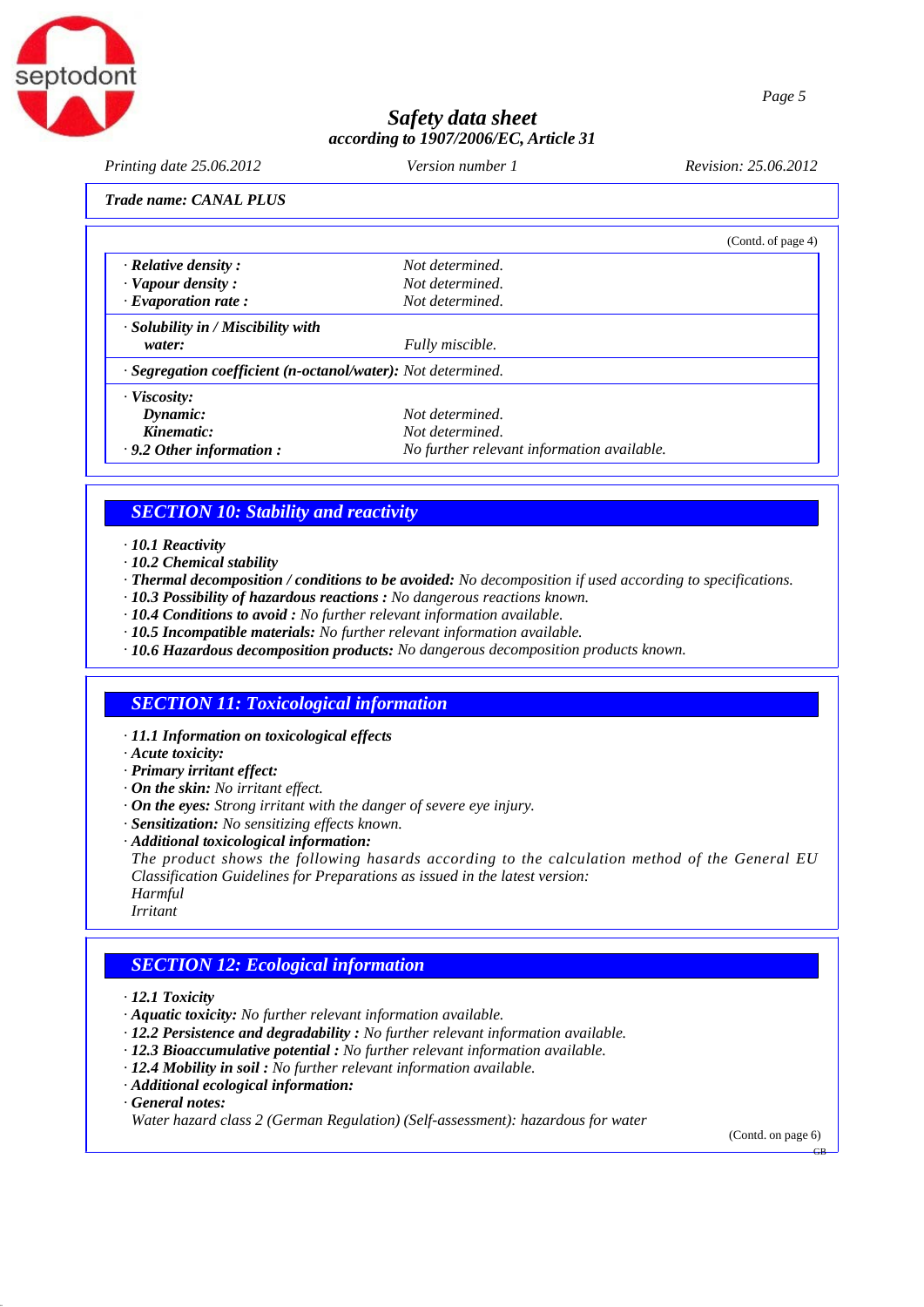

*Printing date 25.06.2012 Version number 1 Revision: 25.06.2012*

(Contd. of page 5)

*Trade name: CANAL PLUS*



*Do not allow product to reach ground water, water course or sewage system.* 

*Danger to drinking water if even small quantities leak into the ground.*

- *· 12.5 Results of PBT and vPvB assessment*
- *· PBT: Not applicable.*
- *· vPvB: Not applicable.*

*· 12.6 Other adverse effects : No further relevant information available.*

#### *SECTION 13: Disposal considerations*

*· 13.1 Waste treatment methods · Recommendation :*



*Must not be disposed of together with household garbage. Do not allow product to reach sewage system.*

- *· Uncleaned packaging:*
- *· Recommendation: Disposal must be made according to official regulations.*
- *· Recommended cleansing agents: Water, if necessary together with cleansing agents.*

| <b>SECTION 14: Transport information</b>                                                       |                 |  |
|------------------------------------------------------------------------------------------------|-----------------|--|
| $\cdot$ 14.1 UN-Number<br>· ADR, ADN, IMDG, IATA                                               | Void            |  |
| $\cdot$ 14.2 UN proper shipping name<br>· ADR, ADN, IMDG, IATA                                 | Void            |  |
| $\cdot$ 14.3 Transport hazard class(es)                                                        |                 |  |
| · ADR, ADN, IMDG, IATA<br>· Class                                                              | Void            |  |
| $\cdot$ 14.4 Packing group<br>ADR, IMDG, IATA                                                  | Void            |  |
| $\cdot$ 14.5 Environmental hazards:<br>$\cdot$ Marine pollutant:                               | No              |  |
| $\cdot$ 14.6 Special precautions for user                                                      | Not applicable. |  |
| $\cdot$ 14.7 Transport in bulk according to Annex II of<br><b>MARPOL73/78 and the IBC Code</b> | Not applicable. |  |
| · UN "Model Regulation":                                                                       |                 |  |

(Contd. on page 7)